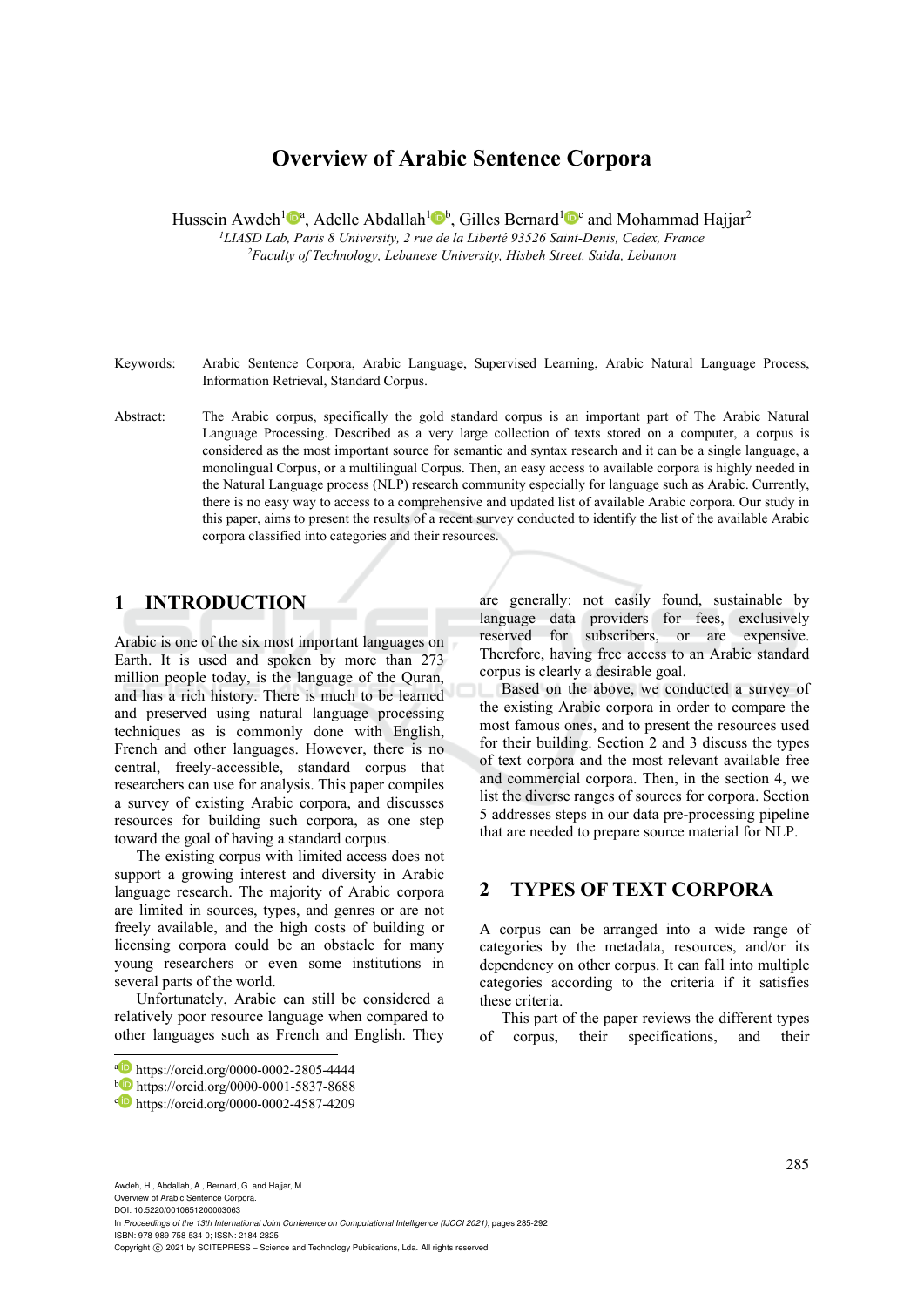subcategories. Additionally, we present, at the end of this part, about 60 available Arabic corpuses distributed according to their categories (Table 1).

There are many different types of textual corpora:

- Raw text corpora plain text with no additional information written in one language (Monolingual Corpus) or in multiple languages (Multilingual Corpus).
- Annotated corpora text tagged with linguistic information such as named entity recognition, Error-Annotated Corpora, and Miscellaneous Annotated Corpora.
- Speech Corpora recording transcribed data and audio.
- Handwriting Recognition Corpora annotated and scanned documents.
- Miscellaneous corpora multipurpose corpus (Q/A, summaries...).
- Lexicon words lists and lexical database.

#### **2.1 Raw Text Corpora**

- Monolingual corpus: it is the most common type of corpus. It contains text in a single language. A wide range of researchers use this type of corpus for different tasks, like checking the right use of a word, detecting frequent patterns, or looking into the most characteristic word combinations. It is normally tagged for parts of speech. Sketch Engine contains many monolingual corpora in many languages.
- Parallel corpus: it contains two monolingual corpora, each one is the translation of the other, and for example, a story and its translation are used to build a parallel corpus. Both languages need to be aligned. The user would be able to look up for all instances of a word or expression in one language, and the outcomes will be shown together with the corresponding sentences in the other language. The user could see how the searched word or phrase is translated.
- Multilingual corpus: it is very close to a parallel corpus. It contains texts in several languages which are all translations of the same text and are aligned in the same way as parallel corpora. If the user chooses only two languages, a multilingual corpus behaves as a parallel corpus. The user can likewise choose to work with one language to utilize it as monolingual corpora.
- Comparable corpus: it is at least two monolingual corpora which are related to the same topic. Unlike multilingual corpus, texts are not translations of each other, and therefore, are not aligned. An example of comparable corpora in Sketch Engine is various corpora produced from Wikipedia or CHILDES corpora.
- Learner corpus: it is built by electronic collections of a language, and is used to study the mistakes and problems learners have when learning a foreign language.
- Diachronic corpus: it is a corpus that includes texts from various epochs. It can help researchers to study the language variation and development.
- Specialized corpus: it includes texts which are restricted to one or more topic fields, domains etc. These corpuses are used to study the usage of the specialized language.
- Multimedia corpus: it includes texts that are enriched and enhanced with audio, visual resources, or other type of multimedia content.
- Web-based Corpora: it can be very useful for concordance and frequency studies, provided the variety and big scale of these corpora (73 M words KACST corpus, 317M words for Leeds and 100M words for ICA and Parkinson corpus). Furthermore, the variety and the text type of the Arabic languages covered are large, which make these corpuses very appropriate for all genres of Arabic linguistic studies (Quranic Arabic, classic Arabic, newswire, books etc.).
- Dialectal Corpora: this Corpus (Almeman and Lee 2013) and the Tunisian Dialect Corpus (Graja et al.) are the most valuable dialectal corpora, particularly due to the fact that Arabic dialect processing research is a relatively recent activity and there is a great need for these services.

#### **2.2 Annotated Corpora**

Annotated corpora are very helpful in developing systems and software based on supervised algorithms, and the free access of resources can allow young researchers to train and develop systems at a reduced cost.

 Named Entity Corpora: Many of these corpuses have been mentioned by their respective writers at major NLP conferences that bring attention to these services. Their annotation structure is compatible with the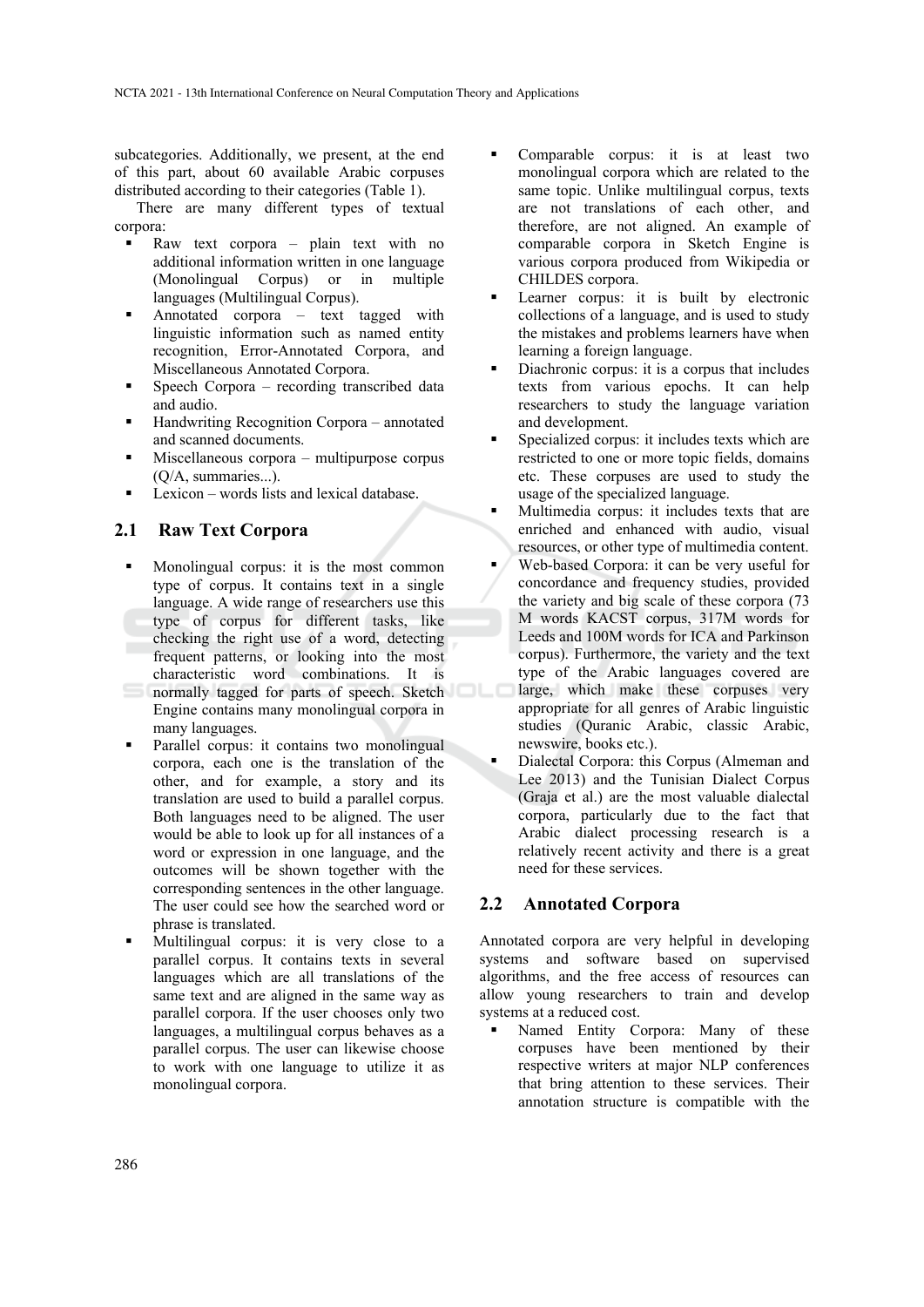XML annotation requirements developed by big evaluation campaigns such as the Automated Information Extraction (ACE) Assessment Campaign.

- Error-Annotated Corpora: it can be very helpful for building automatic spelling correction tools and corpus-based error research.
- Miscellaneous Annotated Corpora: it contains a wide range of text genres (news, conversational telephony, weblogs, newsgroups, broadcasts, chat shows) like OntoNotes corpus (Weischedel et al. 2013) which is created in three languages (English, Chinese, and Arabic), and like the Quranic Arabic Corpus which is an annotated linguistic resource consisting of 77,430 words of Quranic Arabic.

### **2.3 Speech Corpora**

The Arabic Speech Corpora made by Almeman and Lee (2013) is the only freely available speech corpus for Arabic.

### **2.4 Handwriting Recognition Corpora**

Despite the small number of the available handwriting recognition corpora, they are mostly used commercially. They can be used for different NLP tasks from Optical Character Recognition (OCR) to writer identification.

### **2.5 Miscellaneous Corpora**

The Miscellaneous Corpora such as question answering Ben Ajiba et al. (2007) and Trigui et al. (2010), plagiarism detection Bensalem et al. (2013), document summarization El-Haj et al. (2010) and El-Haj and Rayson (2013), are useful for a multitude of NLP related tasks.

### **2.6 Lexicon**

 Lexical Databases: recently, many attempts have been made to develop various lexical resources for Arabic. Fortunately, several of them are accessible, such as version 1.0 of the well-known Buckwalter morphological analyser (Buckwalter, 2002). Many essential projects have been translated from English to Arabic such as the Arabic VerbNet (Mouss, 2010) and the Arabic WordNet (Elkateb, 2006).

 Words Lists: the Arabic words lists corpus can be used in the spell checking systems, or can be integrated with the lexicons of systems and tools to improve their performances. They can also be used by lexicographers to study various aspects of the Arabic language such as the Arabic MSA word count list.

| Corpus                              | Author                      | Words                |
|-------------------------------------|-----------------------------|----------------------|
|                                     |                             | count                |
|                                     | <b>Monolingual Corpora</b>  |                      |
| Ajdir Corpus                        | Abdelali                    | 113,000,000          |
| <b>KSU</b> Corpus                   | Alrabiah                    | 50,000,000           |
| OSAC                                | Saad                        | 18,183,511           |
| Alwatan                             | Abbas                       | 10,000,000           |
| Tashkeela                           | Zarrouki                    | 6,149,726            |
| Al Khaleej                          | Abbas                       | 3,000,000            |
| <b>KACST</b>                        | Al-Thubaity                 | 2,000,000            |
| Arabic Words                        | Al-Saadi                    | 1,500,000            |
| Corpus of Contemporary<br>Arabic    | Al-Suleiti                  | 842,684              |
| <b>CRI KACST Arabic</b><br>Corpus   | Alkanhal                    | 235,000              |
| Arabic Learners Written<br>Corpus   | Farwaneh                    | 50,000               |
|                                     | <b>Multilingual Corpora</b> |                      |
| Silver Arabic corpus                | Awdeh                       | 18,000,000           |
| UN Corpus(Arabic<br>portion)        | Rafalovitc                  | 2,721,463            |
| Hadith Standard                     | <b>Bounhas</b>              | 2,500,000            |
| <b>MEEDAN</b> Translation           |                             |                      |
| Memory                              | Meedan                      | 1,000,000            |
| <b>EGYPT</b> Translation<br>Toolkit | <b>CLSP/JHU</b>             | 80,000               |
|                                     | <b>Dialectal Corpora</b>    |                      |
| Arabic Multi Dialect                | Almeman,                    |                      |
| <b>Text Corpora</b>                 | Lee                         | 2,000,000            |
| Tunisian Dialect Corpus             | Graja, al.                  | 3,403                |
|                                     | <b>Web-based Corpora</b>    |                      |
| KACST Arabic corpus                 | Al-Thubaity                 | 732,780,509          |
| Leeds Arabic Internet               | Leeds                       | 317,000,000          |
| International Corpus of<br>Arabic   | Alansary, al.               | 100,000,000          |
| Arabic Corpus                       | Parkinson                   | 100,000,000          |
| <b>QURANY</b>                       | Abbas N.                    | 78,000               |
| Quranic Text mining<br>Dataset      | Sharaf, al.                 | 24,000               |
|                                     | <b>Named Entity Corpora</b> |                      |
| <b>JRC-Names</b>                    | Steinberger                 | $\overline{230,}000$ |
| ANERCorp                            | Ben Ajiba                   | 150,000              |
| <b>AQMAR Named Entity</b>           |                             |                      |
| Corpus                              | Mohit, al.                  | 74,000               |
| Named Entities List                 | Attia, al.                  | 45,202               |
| ANERGazet                           | Ben Ajiba                   | 14,000               |

| Table 1: The distribution of Arabic corpora by types. |  |  |
|-------------------------------------------------------|--|--|
|                                                       |  |  |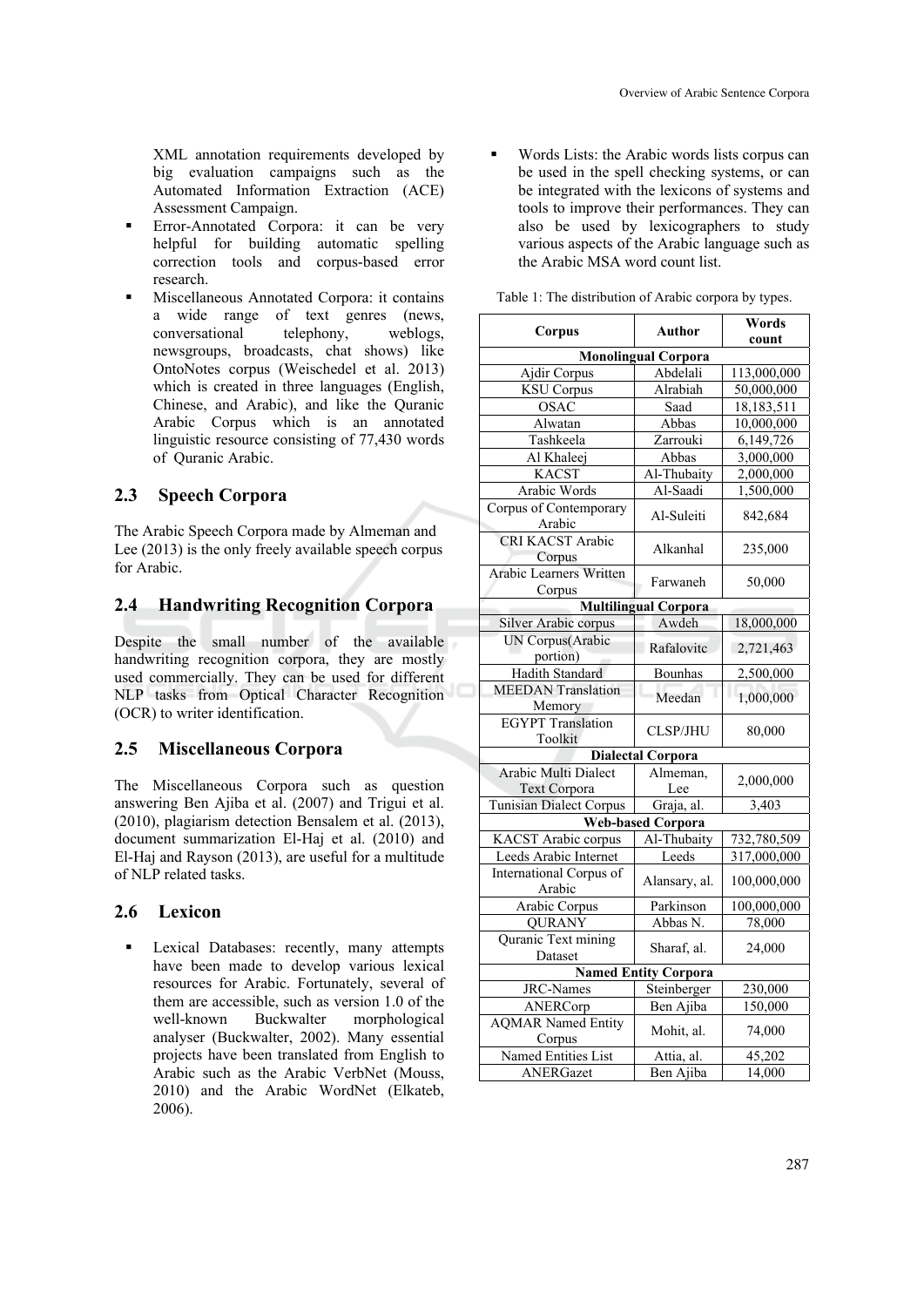| Corpus                                  | <b>Author</b>                  | Words         |  |  |
|-----------------------------------------|--------------------------------|---------------|--|--|
|                                         |                                | count         |  |  |
|                                         | <b>Error-Annotated Corpora</b> |               |  |  |
| Qatar Arabic language<br>Bank(QALB)     | Habash, al.                    | 2,000,000     |  |  |
| Arabic Learner Corpus                   | Alfifi, al.                    | 282,000       |  |  |
| <b>KACST Error Corrected</b><br>Corpus  | Alkanhal, al.                  | 65,000        |  |  |
| <b>Miscellaneous Annotated Corpora</b>  |                                |               |  |  |
| Kalimat Corpus                          | el-haj                         | 18,167,183    |  |  |
| OntoNotes Release 5.0                   | Weischede                      | 300,000       |  |  |
| The Quranic Arabic                      | Duke                           | 77,430        |  |  |
| Corpus<br><b>AQMAR</b> Arabic Wiki.     | Schneider,                     |               |  |  |
|                                         |                                | 65,000        |  |  |
| Supersense Corpus<br>Khoja POS tagged   | al.<br>Khoja, al.              | 51,700        |  |  |
| Arabic Wikipedia                        |                                |               |  |  |
| Dependency Corpus                       | Mohammed                       | 36,000        |  |  |
| <b>AnATAr Corpus</b>                    | Mezghani                       | 18,895        |  |  |
|                                         | <b>Lexical Databases List</b>  |               |  |  |
| BAMA 1.0 English-<br>Arabic Lexicon     | Buckwalter                     | 82,158        |  |  |
| Arabic-English Learner's<br>Dictionary  | Salmone                        | 74,000        |  |  |
| Unitex Arabic Package                   | Doumi, al.                     | 50,407        |  |  |
| <b>ARALEX Online</b>                    | Boudelaa                       | 37,494        |  |  |
| AraComLex Arabic                        |                                |               |  |  |
| Lexical Database                        | Attia, al.                     | 30,000        |  |  |
| Arabic VerbNEt                          | Mousser                        | 23,341        |  |  |
| Arabic WordNet                          | Elkateb, al.                   | 18,957        |  |  |
| <b>NOOJ</b> Arabic Dictionary           | Mesfar                         | 10,000        |  |  |
| Qamoose                                 | ArabEyes                       | N.A           |  |  |
|                                         | <b>List of Words Lists</b>     |               |  |  |
| Word Count of Modern<br>Standard Arabic | Attia, al.                     | 1,000,000,000 |  |  |
| Arabic Wordlist for<br>Spellchecking    | Attia, al.                     | 9,000,000     |  |  |
| Multiword Expressions                   | Attia, al.                     | 34,658        |  |  |
| Arabic Unknown Words                    | Attia, al.                     | 18,000        |  |  |
| Arabic Stop words                       | Zarrouki                       | 13,000        |  |  |
| Obsolete Arabic Words                   | Attia, al.                     | 8,400         |  |  |
| Arabic Broken Plurals                   | Attia, al.                     | 2,562         |  |  |
|                                         |                                | Files count   |  |  |
| Arabic Speech Corpora                   | Almeman                        | 67,132        |  |  |
| <b>Handwriting Recognition Corpora</b>  |                                |               |  |  |
| <b>QUWI Handwritings</b>                | Al-Maadeed,                    |               |  |  |
| Dataset                                 | al                             | 1,000         |  |  |
| Writer Identification                   | Hassaïne,                      |               |  |  |
| Contest for Arabic                      | Maadeed                        | 200           |  |  |
| Scripts Data set                        |                                |               |  |  |
| <b>AHDB</b> Data Set                    | Al-Maadeed                     | 100           |  |  |
| ICDAR2011                               | Al-Maadeed,                    | 50            |  |  |
| competition Data set                    | al                             |               |  |  |

Table 1: The distribution of Arabic corpora by types (cont.).

### **3 AVAILABLE ARABIC CORPUS**

In this section, we present the findings of our research for the most relevant available Arabic corpora distributed into freely and commercially available corpora (Awdeh, 2019).

#### **3.1 Freely Available Arabic Corpora**

The 15 freely available raw texts, annotated and miscellaneous corpora which are cited below, are the most relevant Arabic corpus, and cover the news domain.

- Silver Arabic corpus SAC: collected between the years 2017 and 2020 from Alwatan Arabic newspapers by Awdeh and Abdallah. It covers around 20,291 articles, distributed into 6 categories (Culture, Religion, Economy, Local News, International News and Sports), and covers more than 18 million words (Awdeh, 2019).
- Adjir Corpora: collected between the years 2004 and 2005 from Arabic daily newspapers by Abdelali. It is stored in several text files which are compiled and cleaned up, and covers a minimum of 113 million words (Abdelali, 2005).
- King Saud University Corpus of Classical Arabic (KSUCCA): collected between seventh and eleventh century from classical Arabic texts dating by Alrabiah. It includes various categories of texts such as science, literature, religion, sociology, biography and linguistics, and covers a minimum of 50 million words (Alrabiah, 2013).
- Open Source Arabic Corpora: collected from several websites like CNN Arabic, BBC Arabic, and several other sources by Moataz Saad. It is stored in 22429 text documents, distributed into 10 categories (Economics, History, Entertainments, Education and Family, Religion, Sports, Health, Astronomy, Law, Stories and Cook recipes), and covers around 22 million words (Saad, 2010).
- Al Watan Corpus: collected in Oman from al watan newspaper articles by M. Abbas. It contains regarding 20000 articles, distributed into 6 categories (Culture, Religion, Economy, Local News, International News and sports), and covers about 10 million words (Abbas, 2011).
- Tashkeela Corpus: collected from Shamela Library and the freely revealed texts in ancient books largely from Islamic classical books by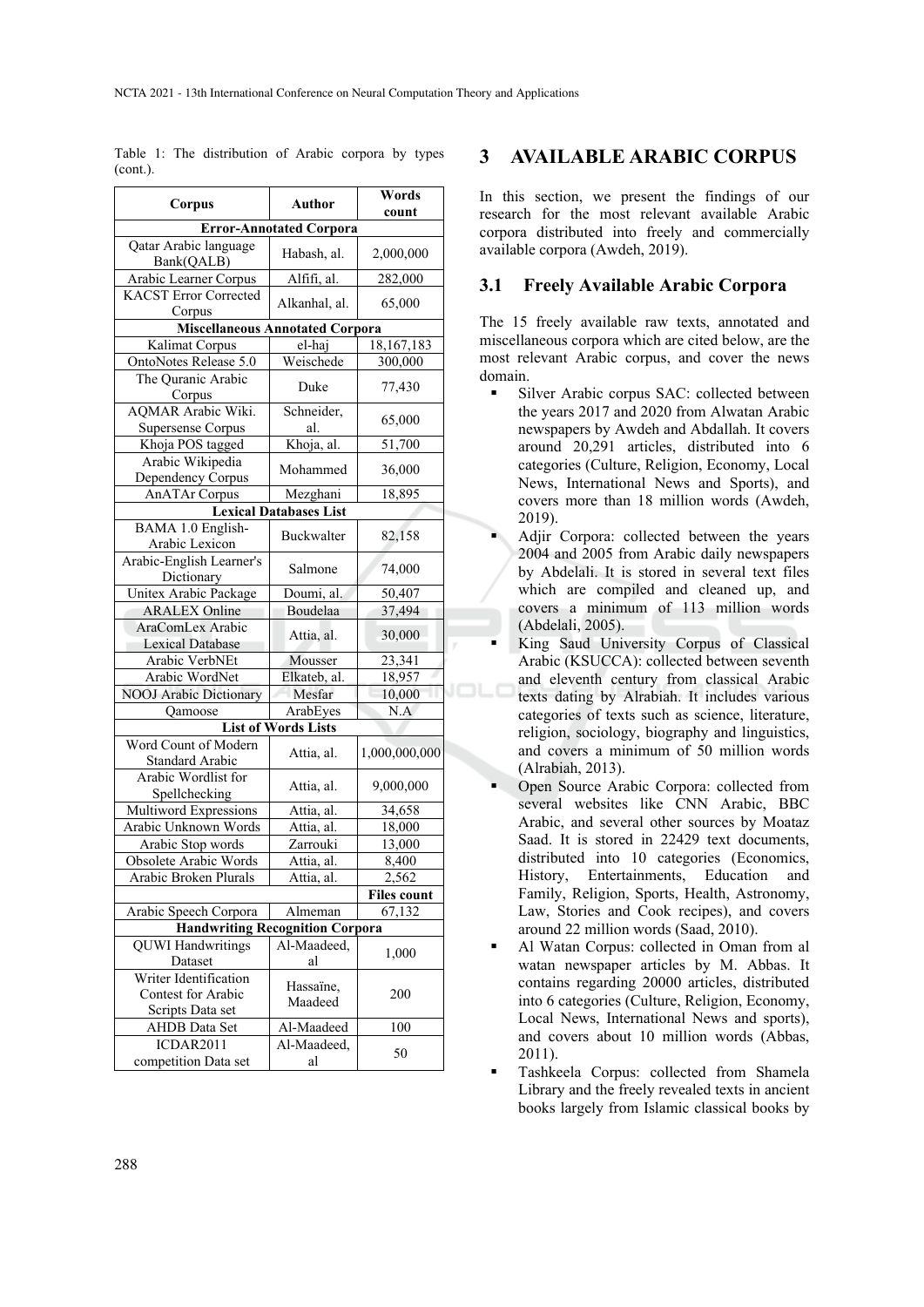Zarrouki. It had been manually rewritten and vocalized by volunteers, and covers about 75 million vocalized words (Zerrouki, 2017).

- Al Khaleej Corpus: collected from online newspaper "Akhbar El Khaleej" by M. Abbas. It contains more than five hundred articles, distributed into 3 categories (International and local news, Economy and sports), and covers about 3 million words (Abbas, 2005).
- King Abdulaziz City for Science and Technology Arabic Corpus: collected from a diversity of publishing media by Al-Thubaity and al. It contains more than 869800 files, distributed into several categories (manuscripts, newspapers, books, magazines, scientific periodicals, etc.), and covers more than 700 million words; 7,464,396 of which are unique (Al-Thubaity, 2015).
- Contemporary Arabic Corpus: collected between 1990 and 2004 from newspapers, emails and websites by Al-Sulaiti and Atwell. It is tagged in xml language and it covers more than 842,684 words (Al-Sulaiti, 2005).
- Kalimat Corpus: collected from the Arabic newspaper Alwatan by el-haj and koulali, summed up into 2,057 multi document system summaries, NER annotated, POS tagged and full morphologically analyzed. It contains more than 20,291 articles, distributed into six categories (culture, economy, international news, local news, religion and sports), and
- covers about 18,167,183 million words (El Haj, 2013).
- SACS Corpus: collected from the proceedings of the Saudi Arabian National Computer Science Conference by Abu Salem. It covers 46,968 words tagged with title, authors, sources and abstract (Abu Salem).
- The International Corpus of Arabic: collected from electronic books, academic research papers, and articles of newspapers sites by Alansary. It contains 70,022 articles, distributed into eleven categories (strategic, national and social sciences, sports, religion, literature, bibliography and others), and covers more than 80 million words; 1,272,766 of which are unique (Alansary, 2014).
- Al-Raya Corpus: collected from the articles of Al-Raya newspaper by Hasnah. It contains about 187 articles and 219,978 words, over 30,096 of which are unique words (Hasnah, 1996).
- Arabic Modern Standard Corpus: collected from newspaper articles from different Arabic

countries by Abdalali. It covers 102,134 articles with about 113 million words (Abdelali, 2005).

 University of Jordan Arabic Corpus: collected from 15 Arabic newspapers and other resources from 19 Arabic countries by researchers from Jordan University. It is tagged in XML, and contains 61,037 articles with 7,522,941 words, and over 70, 7385 of which are unique words (Hammo, 2013).

#### **3.2 Commercially Available Arabic Corpora**

The 5 monolingual text, and annotated corpora, which is cited below, are commercially Arabic corpus, and covers the news domain.

- LDC Corpus (Arabic Newswire): collected from the articles of the Agency France Press newswire published between 1994 and 2000 by Graff and Walker at the University of Pennsylvania's LDC. It covers more than 76 million words, 666,094 of which are unique, distributed into 383,872 files (Graff, 2001).
- An-Nahar Newspaper Text Corpus: collected from an-Nahar newspaper from 1995 to 2000, stored as hypertext Mark-up Language (HTML) files. It covers about 45 hundred articles and 24 million words (ELRA, 2001).
- Al-Hayat Arabic Corpus: collected from the al-Hayat Arabic newspaper. It contains 42,591 articles, distributed into several categories (General, Car, Computer, News, Economics, Science and Sport), and covers around 42,591 articles with 18,639,264 unique words (University Essex, 2001).
- Nemlar Corpus: collected from 13 different categories (political news, Islamic text, phrases of common words, broadcast news, business, Arabic literature, general news, interviews, scientific press, sports press, dictionary entries explanation and legal domain text) by Nemlar project. It is provided four versions: raw, fully vowelized, with Arabic lexical analysis, and with Arabic POStags, and covers more than 500000 words (ALP team, 2003).
- Arabic Gigaword Corpus: collected from four distinct Arabic newswire (Agency France Press, Al-hayat, Annahar and Xinhua news agency) by Graff. It is encoded with utf-8 and written in SGML, and covers about 1,256,719 articles words with 391619 words (Graff, 2003).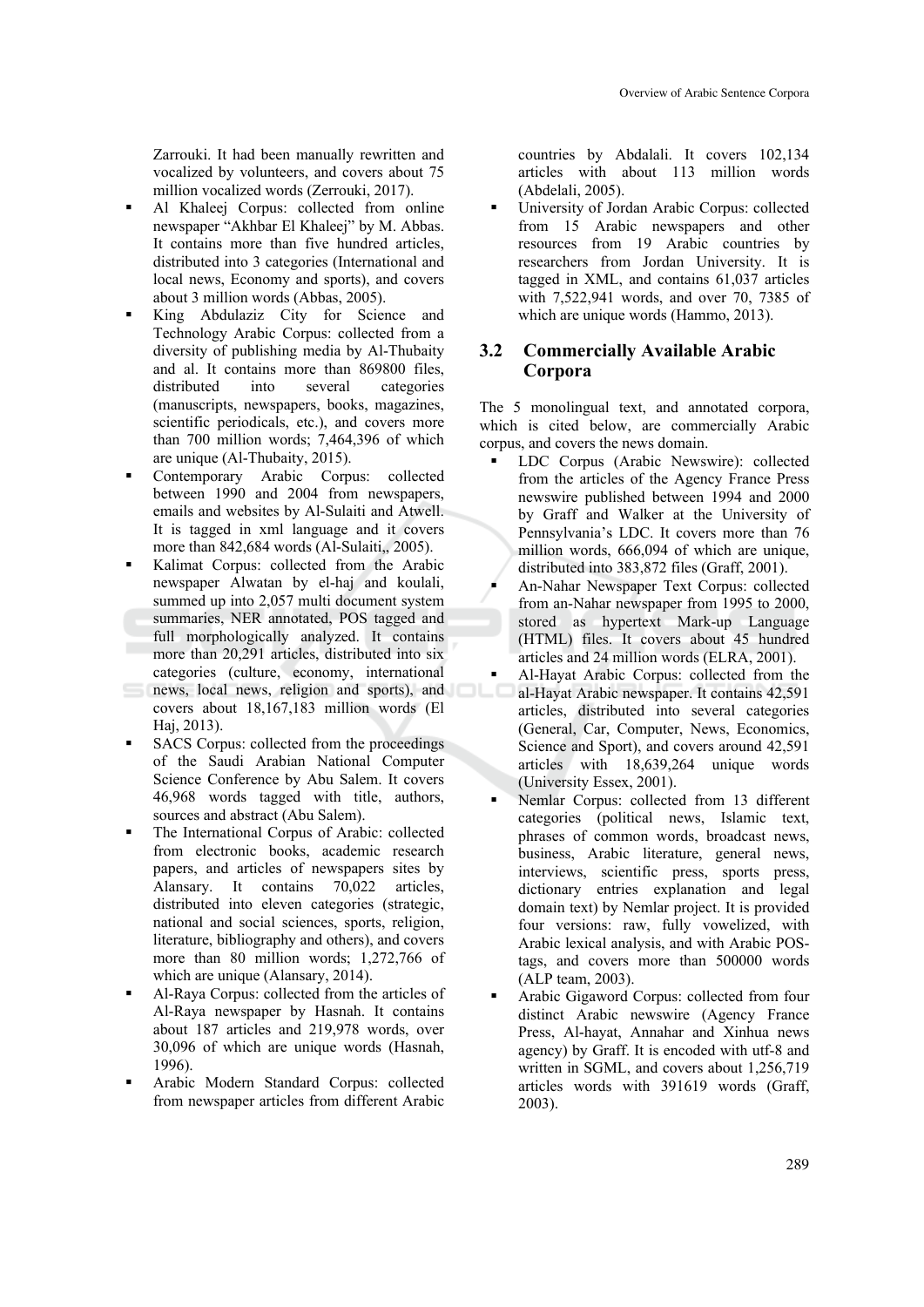### **4 CORPUS RESOURCES**

The Arabic corpus contains a diverse range of sources. Some of these sources are divided into other sub sources:

- **Press:** Arabic daily newspapers, magazine (general, specialized) and electronic press.
- Online article
- Books
- Academic source

In press, texts were collected from principal Arabic daily newspapers and magazines from different countries in the word (Table 2).

| Country                                                       | Newspaper/Magazine         |  |  |
|---------------------------------------------------------------|----------------------------|--|--|
| Arab newspapers/magazines published inside the<br>Arab world  |                            |  |  |
| Lebanon                                                       | Al-Akbar                   |  |  |
|                                                               | An-Nahar                   |  |  |
|                                                               | Al-Jazyra                  |  |  |
| Saudi Arabia                                                  | Hedaya                     |  |  |
|                                                               | Al-Watan                   |  |  |
| U.A.E "Dubai"                                                 | <b>CNN</b>                 |  |  |
| Oman                                                          | al watan newspaper         |  |  |
| Oatar                                                         | Al-Rayah                   |  |  |
|                                                               | Kol El-Iraq                |  |  |
| Iraq                                                          | Etthad                     |  |  |
| Tunisia                                                       | <b>Assabah News Agency</b> |  |  |
|                                                               | Ahram                      |  |  |
|                                                               | Akhbar                     |  |  |
| Egypt                                                         | Gomhoria                   |  |  |
|                                                               | Akhbar-elryadah            |  |  |
|                                                               | Elssyasa Al-Dawli          |  |  |
| Bahrain                                                       | Akhbar El Khaleej          |  |  |
| Jordan                                                        | Addustoor                  |  |  |
| Palestine                                                     | Alhayat.Algadidah          |  |  |
|                                                               | Al-Ouds                    |  |  |
|                                                               | Al a'maan                  |  |  |
| Arab newspapers/magazines published outside the<br>Arab world |                            |  |  |
| China                                                         | Xinhua news agency         |  |  |
| France                                                        | <b>Agency France Press</b> |  |  |
| England                                                       | Al-Hayat                   |  |  |
|                                                               | Al-Ouds Al-Arabic          |  |  |
|                                                               | Asharq Al-Awsat            |  |  |

Table 2: The principal daily Arabic press in the word.

The Arabic corpus also contains a wide range of written categories. Some of these categories are divided into other subcategories (Table 3).

Table 3: List of categories and subcategories.

| <b>Categories</b>   | <b>Subcategories</b>                                                       |  |
|---------------------|----------------------------------------------------------------------------|--|
| Literature          | Poetry, novels, short stories, child stories                               |  |
| Religion            | Islam, Christianity, other religions                                       |  |
| Humanities          | History, psychology, philosophy                                            |  |
| Sciences            | Biology, geology, physics, chemistry,<br>economy, sociology, law, politics |  |
| Applied<br>Sciences | Technology, engineering, agriculture                                       |  |
| Biography           |                                                                            |  |
| Arts                |                                                                            |  |
| <b>Sports</b>       |                                                                            |  |

# **5 DATA PREPROCESSING PIPELINE**

Because the texts covered in a corpus will be edited with a word-processing program, they keep computerized texts in a file used via wordprocessing applications (such as documents with the extension.DOC in Microsoft Word).

Additionally, many Arabic corpuses were tagged into SGML (Standard Generalized Mark-up Language) like the Modern Standard Arabic Corpus and TREC corpora, XML (Extensible Mark-up Language) which is used in the LDC corpora, and/or GSON (Google Search Organization Network) like the Gold Arabic corpus GAC, to facilitate the utilization by other researchers and programs.

Also, the Arabic corpus transcoded with two or more separate encoding schemes, such as windows cp-1256 for Arabic language, and/or with UTF-8, would be of great benefit for researchers in the area of Arabic information retrieval, and Natural language Processing (NLP).



Figure 1: Corpus building steps.

Following data collection (Figure 1) from different resources, we have to compile and prepare it in order to build a corpus that can be used in NLP applications.

Many Arabic language researchers, universities and organizations are developing Arabic corpus utilizing several factors.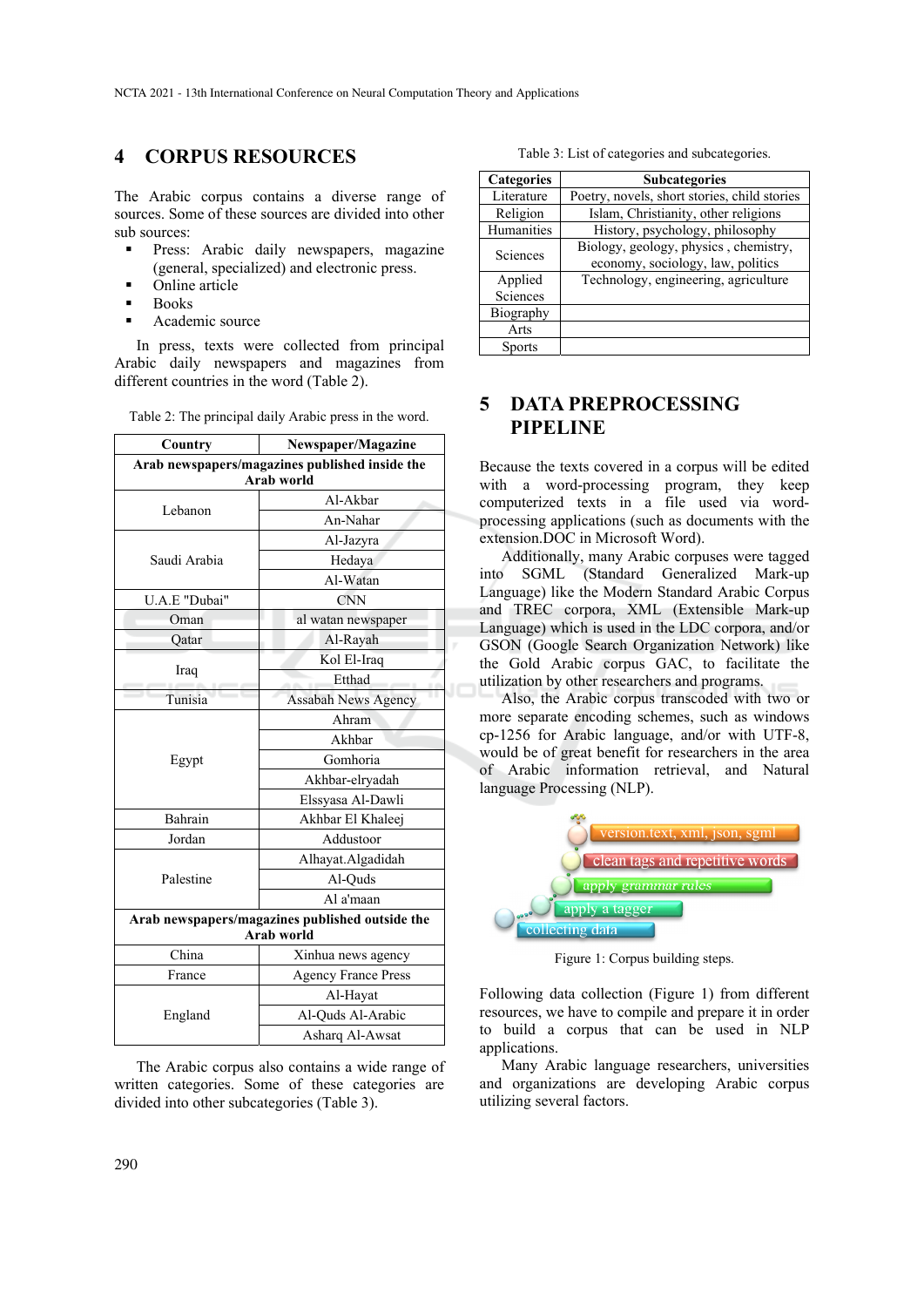The first factor is the size of the corpus, the bigger corpus is more efficiently for study. The corpus sizes in different languages, for the same topics, still bigger than the Arabic corpus. The Arabic GigaWord corpus, which is generated by an institution like the LDC and cover a period of ten years is the largest commercially available corpus, with 3.3 million articles, and 1.077 billion words, while the largest free corpus available is KACST Corpus created by team from King Abdulaziz City for Science and Technology with about 1.5 million articles and 700 million words.

The second factor is the categories included in the corpus. Most of the cited corpus covers multiple categories that make it well representative.

The third factor is the price of corpus. The commercial corpus is difficult to reach by the Arabic linguistic research. So, our aim is to survey a wide range of freely available Arabic corpus in this paper. The last factor is the structure of corpus. The Arabic language has a complex morphology, that's why a well-structured corpus is efficient. Unfortunately, a few of the available corpora are tagged in XML and/or SGML, and/or GSON.

## **6 CONCLUSION**

In order to solve problems related to the lack of available Arabic corpora, we have presented in our study the survey of available Arabic corpus distributed into free and commercial Arabic corpus, their categories, subcategories, the different resources and the steps needed for building an Arabic corpus.

Our purpose is to encourage the usage of free available corpora, in particular for those who lack financing and cannot afford membership or high fees to purchase an Arabic corpus from a language data center.

Additionally, we listed the types of Arabic corpora and the distribution about 60 Arabic corpora according to their types to help advancing works on Arabic NLP researchers in the field of evaluation and validation of their unsupervised learning tools and for the learning in the supervised learning tools in the syntax domain.

In our forthcoming researches, we hope to enrich our Silver Arabic Standard Corpus (Awdeh, 2019) and build a new Gold Arabic Corpus GAC and then to create a frame work that can facilitate the use of our corpus (SAC). Eventually, we are very open to any suggestions regarding the corpus by our colleagues.

#### **ACKNOWLEDGEMENTS**

This work has been done as a part of the project "Analyse sémantique de textes Arabes utilisant l'ontologie et WordNet", supported by the Lebanese University and Paris 8 University.

#### **REFERENCES**

- Abbas, M., Smaili, M., and Berkani, D. (2011). Al Watan Corpus. In Evaluation of Topic Identification Methods on Arabic Corpora.
- Abbas, M., Smaili, M., and Berkani, D. (2005). Al Khaleej Corpus. *In the Proceedings of International Conference* on Recent Advances in Natural Language Processing, (RANLP.).
- Abdelali, A. (2005). Adjir Corpora, on http://aracorpus.e3rab.com.
- Abdelali, A., Cowie, J., and Soliman, H. (2005). Arabic Modern Standard Corpus. *In the workshop on computational modelling of lexical acquisition*. Croatia.
- Abu Salem, H., SACS Corpus. *In Saudi Arabian National Computer Science Conference*. Saudi Arabian.
- Alansary, S., Nagi, M. (2014). The International Corpus of Arabic ICA. *In the International Corpus of Arabic: Compilation, Analysis and Evaluation*.
- ALP team (2003). Nemlar Corpus. *In European Language Resources Association, ELRA Catalogue number*  on http://catalog.elra.info/product info.php?products?id=873.
- Alrabiah, M., Salman, A., and Atwell, A. (2013). King Saud University Corpus of Classical Arabic. In Proceedings of WACL'2 Second Workshop on Arabic Corpus Linguistics. Lancaster University, UK.
- Al-Thubaity, A. (2015). King Abdulaziz City for Science and Technology Arabic Corpus KACST*. In Journal Language Resources and Evaluation* on Springer-Verlag New York.
- Al-Sulaiti, L., Atwell E. (2005). Contemporary Arabic Corpus CAC. *In the Proceedings of the CL, Corpus Linguistics Conference*.
- Awdeh,, H., Abdallah, A., Gernard, G., Hajjar, M. (2019). A Silver Standard Arabic Corpus for Segmentation and Validation SAC. *In the international conference on Big Data and Cyber Security BDCSIntell'2019* on the University of Versailles Saint-Quentin-en-Yveline. France.
- Buckwalter, J. (2002). Clinical Orthopaedics and Related Research®. *In the Clinical Orthopaedics and Related Research*.
- El Haj, M., Koulali, R. (2013). Kalimat a Multipurpose Arabic Corpus. *In the Second Workshop* on Arabic Corpus Linguistics (WACL-2).
- ELRA (2001). An-Nahar Newspaper Text Corpus. *In Language Resources Association* on